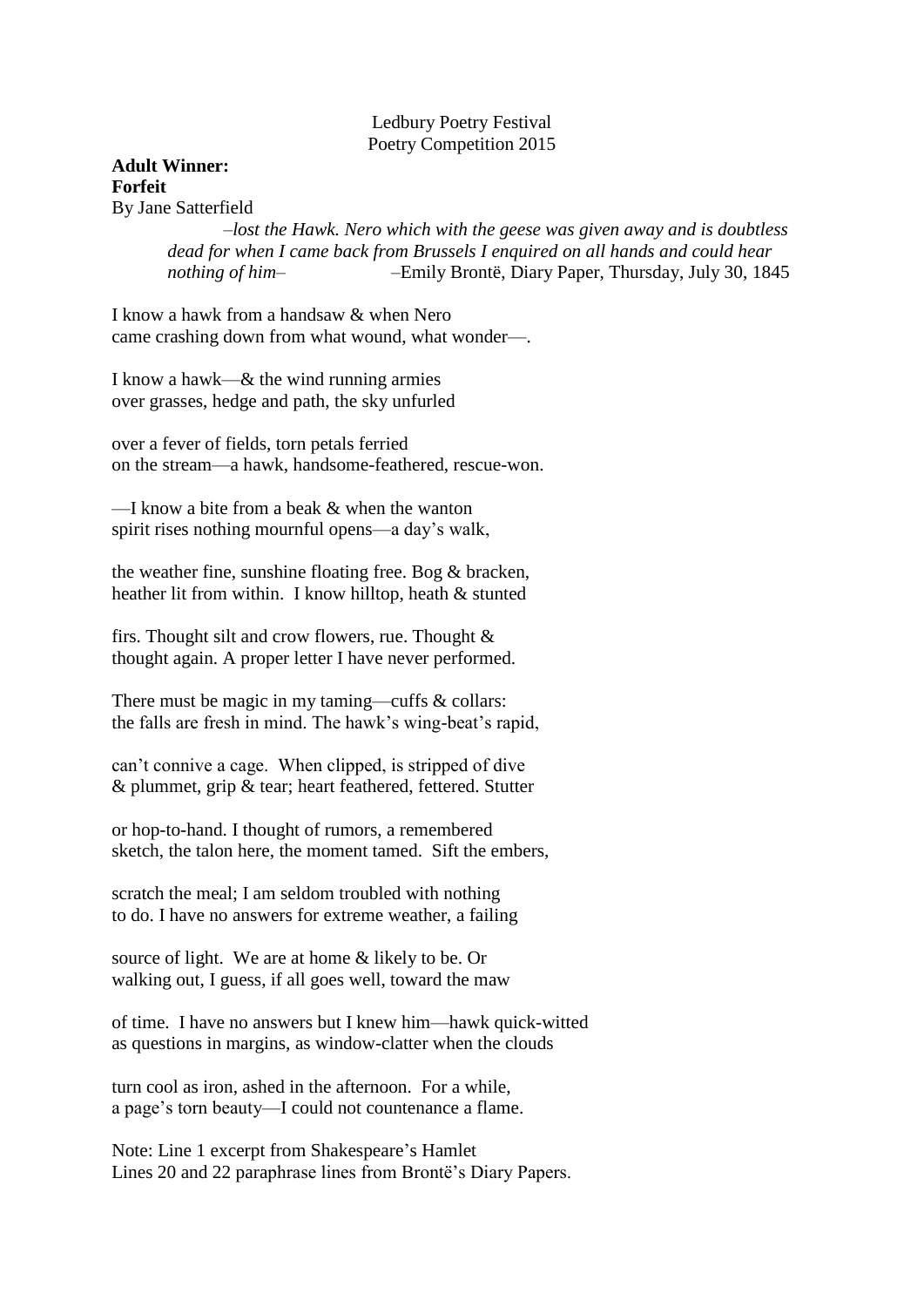**Second Prize: Break** By Rosie Shepperd

Thank you for leaving my books without shelves I like the way they lean against each other sometimes tumbling over on to my grandmother's kilim I may leave them like that – 'strewn' is the word and I say it out loud and wonder if pressing words instead of flowers might qualify as one of the six activities I might use to diversify my mind Tomorrow evening I will toy with 'square' for the space left by my Wolf Dual Fuel Range and the larger place where I shall install my new bed and this makes me think of the word 'cherry' as a wood you conserve and I can now buy 'Wire' is a clueless question of a word as it searches for some explanation behind each embarrassed copper thread that protrudes from the drawing room wall and at 'protrude' I imagine your new lover and my lights and I am sad to think she has no fixtures and fittings but wonder if this might explain certain uncertain aspects of her coordinated separates 'Chaise' is a fabulous word and it's in the diary for Thursday and it reminds me how grateful I am to you for removing mine so that I am not forced to recall your groaning weight in it and your buttocks on it and your stains of herbal infusion that you swore would not mark the emerald ciselé and always always did I'm leaving 'jar' for Friday – your bathroom door ajar and the jarring effect of your blinking on my concentration and your damn jam jar with a spare key inside and little label outside and your HB capitals: 'IN CASE OF EMERGENCY'.

**Third Prize: Five throats** By Nisha Bhakoo

She owned five throats and had something stuck in each of them. She is imperfect and it breaks me. Sitting there stoned and cold, looking for luck and distraction, she cleared her five throats simultaneously, harmonising with herself. Sound creeping on to my shoulders like a winter scarf. The edgeless street, no longer shy at night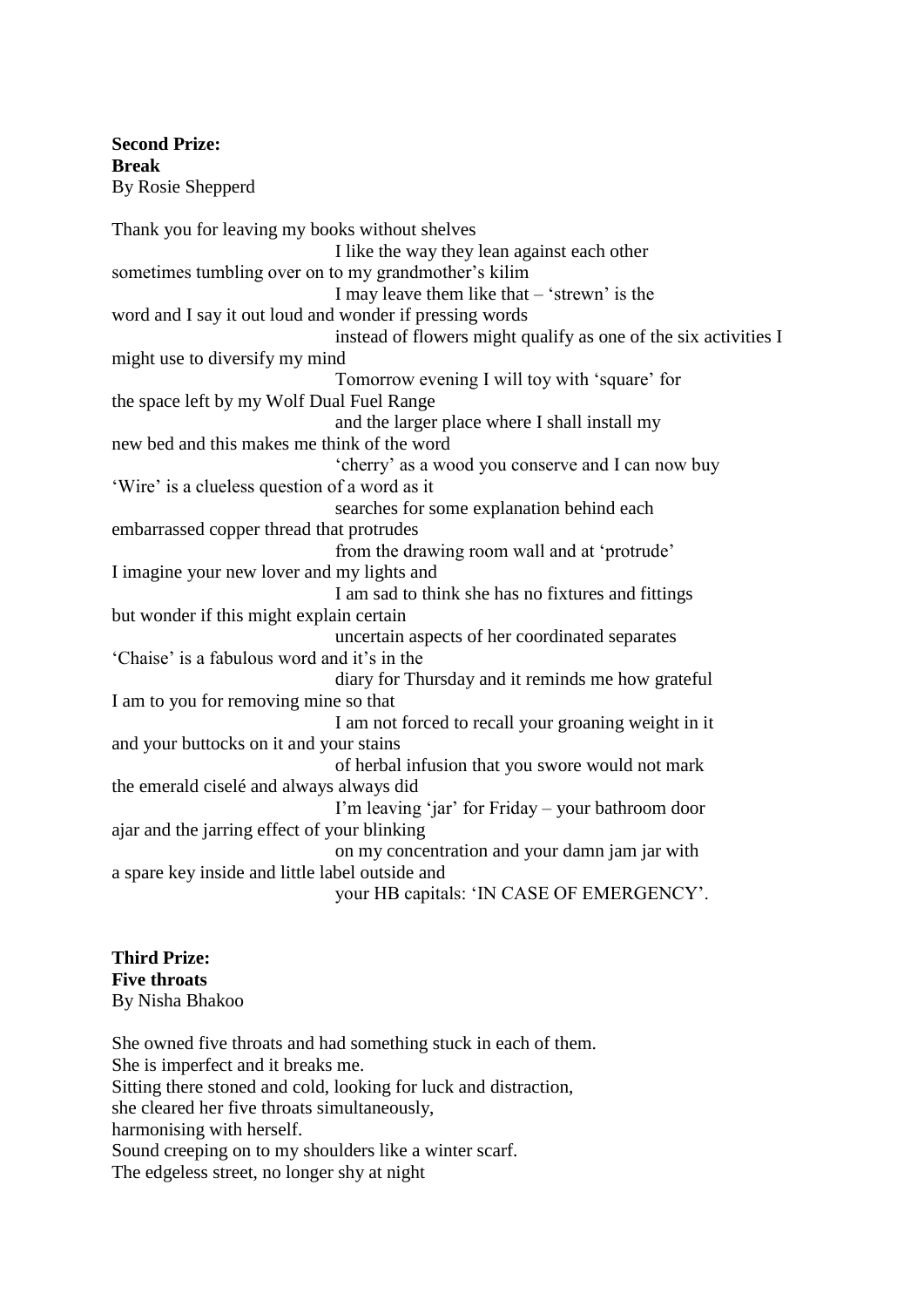no longer artless in heartbreak. I am imperfect and it breaks me. No overdrawn lips, pure throat, just throat with an evening scent of rain on the canal. She could slice bread with those high notes. I could slice bread with my thoughts. She got lost in her music, shutting the mind off at intervals. Her song whistling along the wet concrete in yeahness. Notes rolling boldly like teenage eyes. Heart in each note. Heart in all five throats.

**Young People Category Age 12 - 17 First Prize: The Disappearance**  By Shaliyah Grant

I don't know when she disappeared, Only when I realised that she was no longer here. Her frequently glazed eyes were a giveaway, But I ignored that too. I had thought I heard the door close One night in my sleep Although she'd already made up her mind. By then, She'd been halfway through the door A long time before.

She'd painted her smile like a Picasso; It hid those bags she'd packed, But never taken That stay forsaken, Underneath her bed. Although sometimes I hear her dragging them across the hall.

The neighbours still don't know she's gone, They smile and wave every morning into the emptiness. I often search for traces of her Behind the eyes she used to have, There might be something that I missed Or haven't tried, But I remembered my unheeding of The tell-tale signs. And it is hard to pry answers From a memory.

There's still an indentation on her side of the bed That matches the outline of her body, But has long since grown cold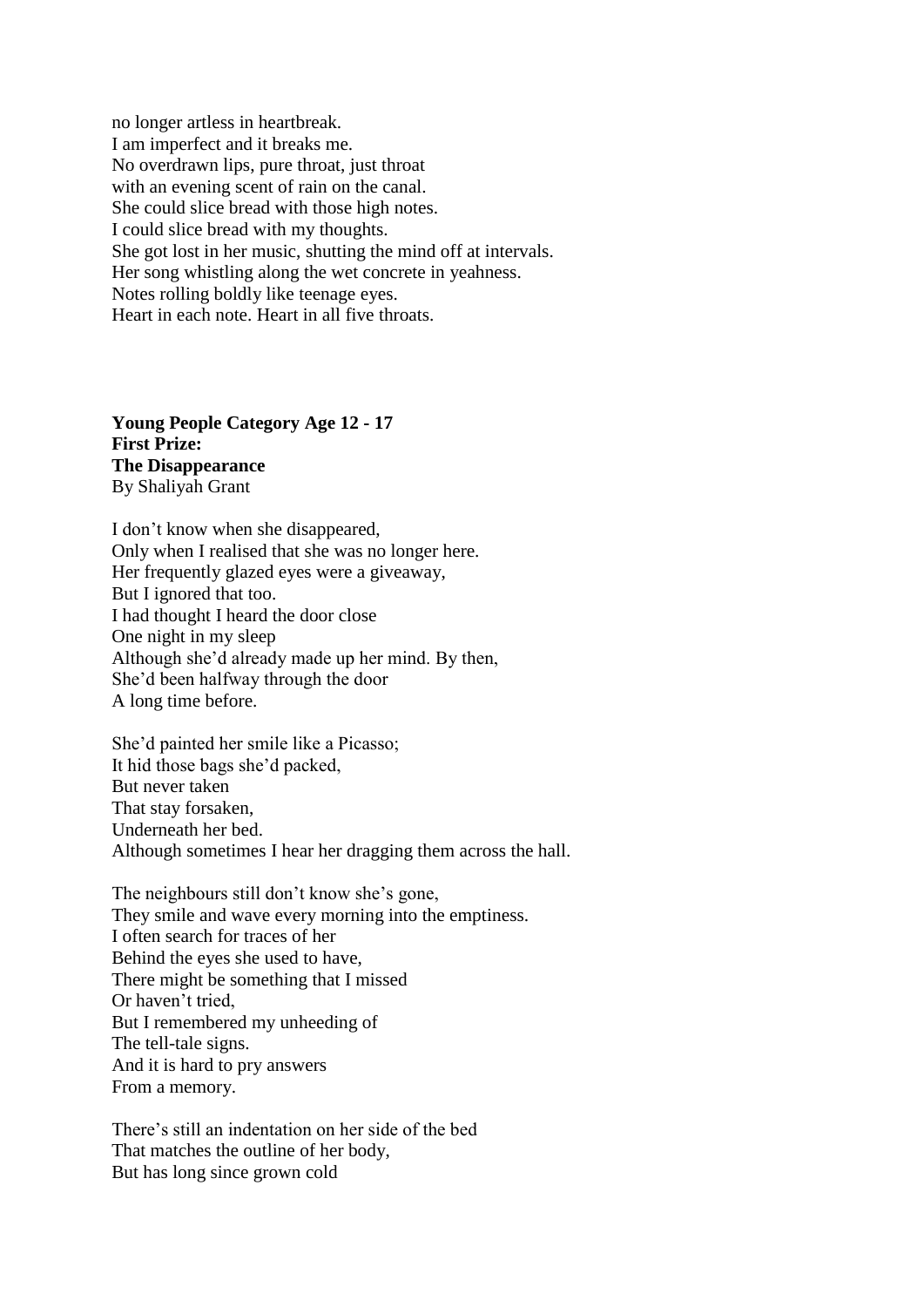And started to fade.

An empty space stays in her seat at the table, An empty promise that she will return.

#### **Second Prize: aubade**

By Daniella Cugini

we bridge the space between us – music, radio, two cups and string. anything to avoid the ruined geometry of ourselves: *weather's nice out, the leaves –* last night the canaries woke up dead and we blamed geopolitics, twisted our mouths up and back, slept too clean. now i siphon clamour off the kids in the park, anything to cut this peace. as you leave, i resist the urge to grab your shoulders; snap your healthy, contented jaw – how lithe we were as children! please god teach me to shiver again, grip and tear and burst up like a live thing  $-$  i clear plates. cold toast; bright balls of yolk. light enough to drown in, and we do.

#### **Third Prize:**

**Paper Cats** By Elin Gray

Paper cats above the bed. Copied from the pictures on your grandmothers walls. Coffee rings on the window sill and chipped paint that time picked away. And a vase of flowers, dying sat on top of a handkerchief stained with red wiped from the porcelain after you coughed blood into the sink.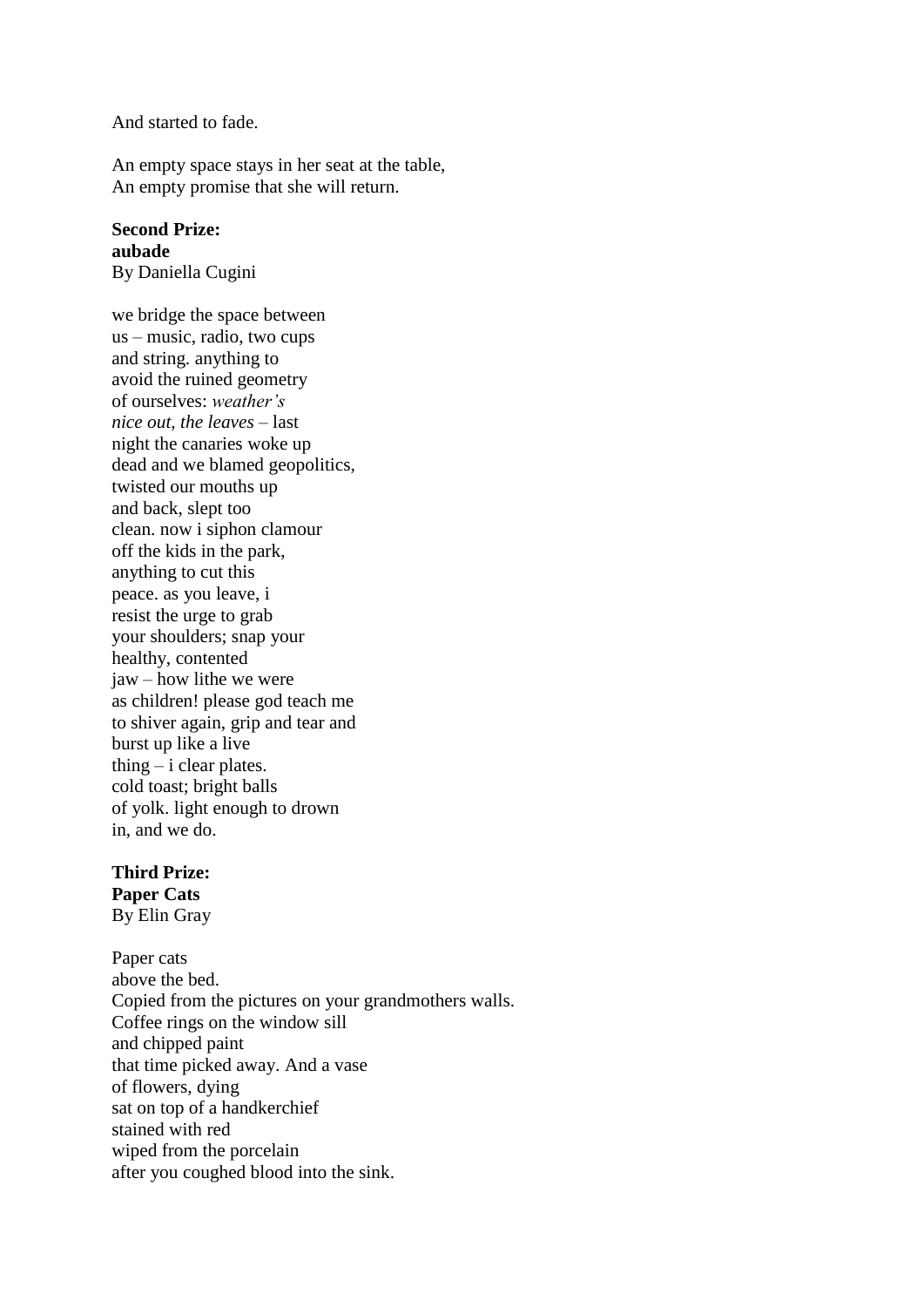Kisses on cheeks of people you're supposed to remember even though they all look the same with that sickly sweet taste still left in your mouth through the syringe and on to your tongue. Paper cuts from paper cats copied from your grandmother's walls torn from the wind because you left the window open too long.

## **Children's Category Age 11 and under First Prize: Deteriorates** By Inés Rossi

Brisk breezes petrify me as the scratchy oak encased in fungus expels little black Dots, dots that skitter down from bark to Britannia blue stone down the sharp blades of iridescent grass, up the layered translucent sole that leads to yellow stitches and a salmon matte surface. Little black dots entwine around my bones until I relocate and blow out the forcefield of vanilla silk oblongs. They disperse, the petals of yesterday's amber sun in a wonder built whimsically whisp by whisp just to be blown away in a fraction of a second.

A blossom of sunbeams